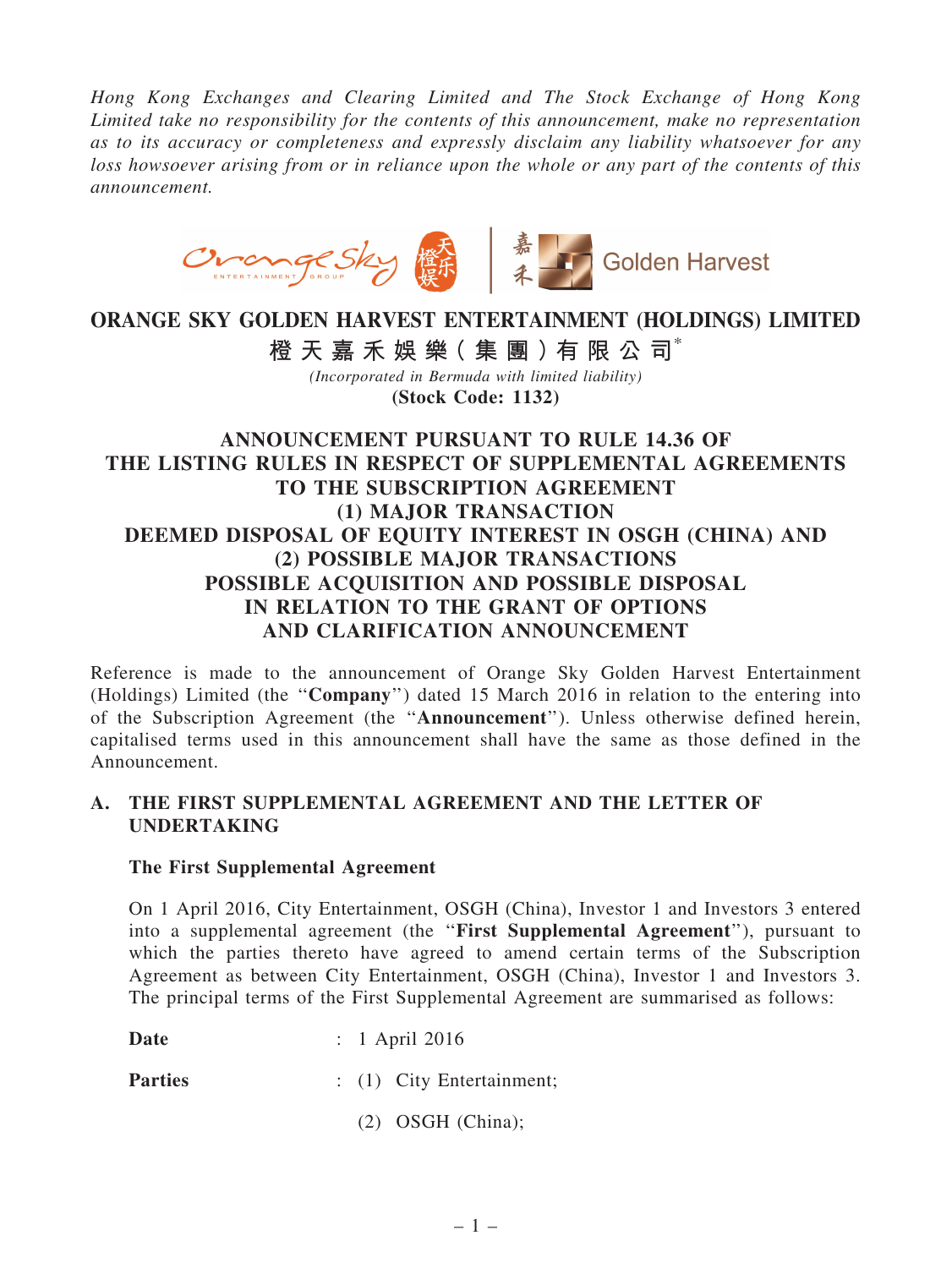- (3) Investor 1; and
- (4) Investor 3.

Rights and obligations of the Parties between the date of the Subscription Agreement and the date of Completion (inclusive)

- : The parties to the First Supplemental Agreement have agreed that, from the date of the Subscription Agreement to the date of Completion (inclusive), should City Entertainment enter into any written agreement for the disposal of more than 50% of the equity interest in OSGH (China) to any third party purchaser (the date of such agreement being the ''Pre-Completion Third Party Agreement Date''):
	- (1) the Subscription Agreement shall be terminated as between City Entertainment, OSGH (China), and each of Investor 1 and Investor 3 from the Pre-Completion Third Party Agreement Date onwards;
	- (2) in the event that each of Investor 1 and Investor 3 has already paid the deposits required of them under the Subscription Agreement, OSGH (China) shall return such deposit to the Investors on the Pre-Completion Third Party Agreement Date; and
	- (3) within 30 calendar days of the Pre-Completion Third Party Agreement Date, City Entertainment shall pay to Investor 1 and Investor 3 an aggregate of RMB25 million as compensation.

If Investor 1 and/or Investor 3 fail to perform its payment obligations pursuant to the Subscription Agreement within 30 calendar days of such amount becoming due, City Entertainment and OSGH (China) may collectively terminate the Subscription Agreement as among the parties to the First Supplemental Agreement and OSGH (China) is entitled to a maximum compensation of RMB6.25 million. In addition, if City Entertainment terminates the Subscription Agreement due to any reason caused by Investor 1 and/or Investor 3, Investor 1 and Investor 3 shall pay RMB6.25 million to City Entertainment within 30 calendar days of such termination.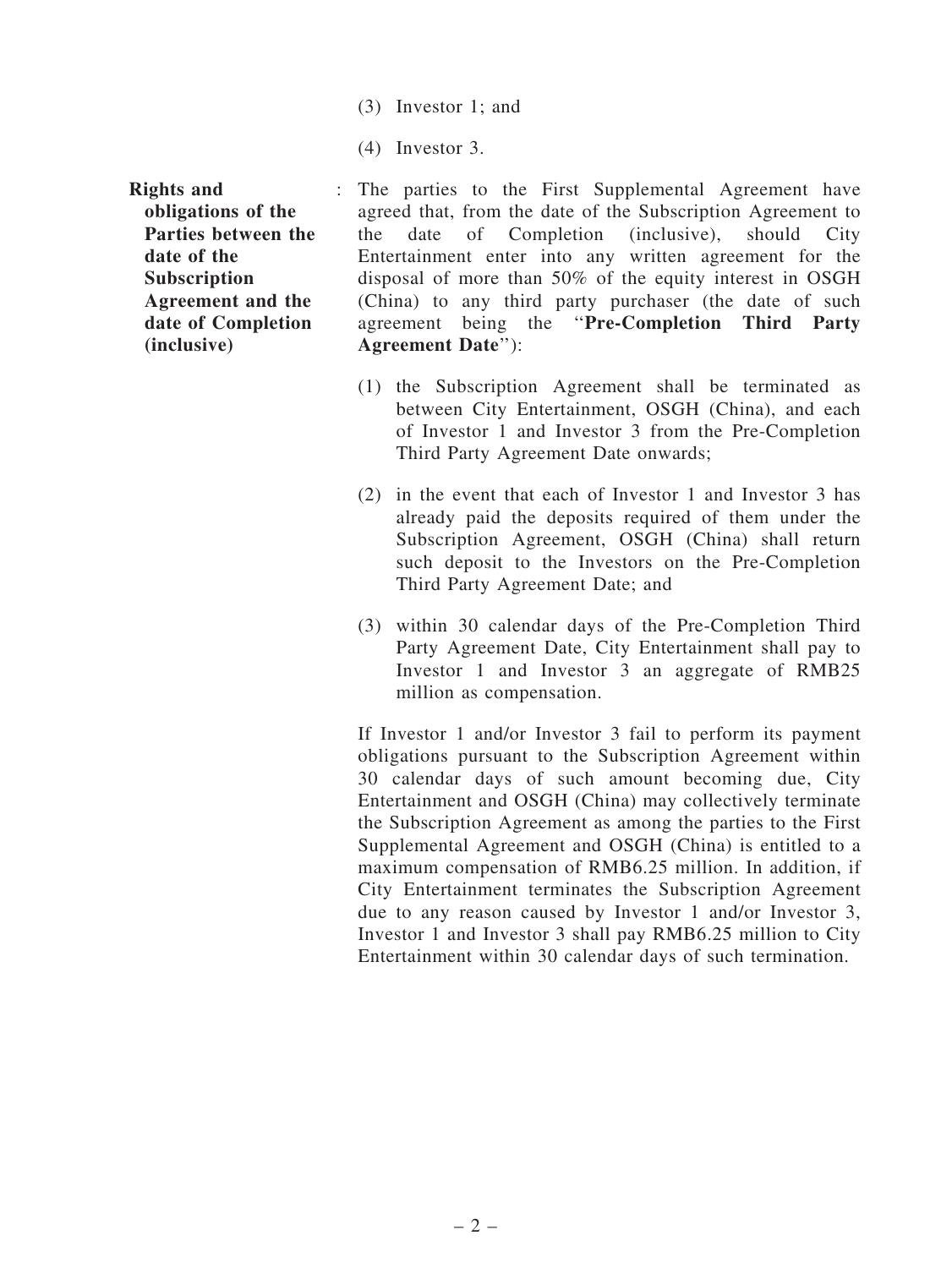If City Entertainment and/or OSGH (China) fail to complete the registration of the change of equity interest in OSGH (China) through the Subscription with the competent authorities pursuant to the Subscription Agreement within 30 calendar days of expiry of the period as agreed under the Subscription Agreement, Investor 1 and Investor 3 may collectively terminate the Subscription Agreement as among the parties to the First Supplemental Agreement and are entitled to a maximum compensation of RMB6.25 million. In addition, if Investor 1 and Investor 3 collectively terminate the Subscription Agreement due to any reason caused by City Entertainment, City Entertainment shall pay a maximum compensation of RMB6.25 million to Investor 1 and Investor 3; if the parties fail to complete the Subscription as a result of the failure of City Entertainment and the Subscription Agreement is terminated, and City Entertainment disposes its controlling interest in OSGH (China) to any third party or loses its controlling interest in OSGH (China) within 60 calendar days of such termination date, City Entertainment shall pay RMB25 million to Investor 1 and Investor 3 as compensation.

City Entertainment Buy-back Options provisions : The parties to the First Supplemental Agreement have agreed that, their respective rights and obligations under the Subscription Agreement with respect to the City Entertainment Buy-back Options, as previously disclosed on page 7 of the Announcement under the heading ''*City Entertainment Buy-back Options*'', shall be replaced by an agreed clause (the ''New City Entertainment Buy-back Options''). Under the New City Entertainment Buy-back Options, upon the occurrence of the triggering event as agreed in the Subscription Agreement, City Entertainment shall not only have the option, but also the obligation to require the sale of all the equity interest held by Investor 1 and Investor 3 at the relevant time; meanwhile, Investor 1 and Investor 3 also have the right to request City Entertainment to exercise such relevant New City Entertainment Buy-back Options.

> Within 365 calendar days of Completion, if OSGH (China) commences trading on the National Equities Exchange and Quotations system in the PRC, the New City Entertainment Buy-back Options shall automatically expire.

Save as disclosed above, there is no other material variation to the Subscription Agreement as between Investor 1, Investor 3, City Entertainment and OSGH (China) pursuant to the First Supplemental Agreement.

Amendment of the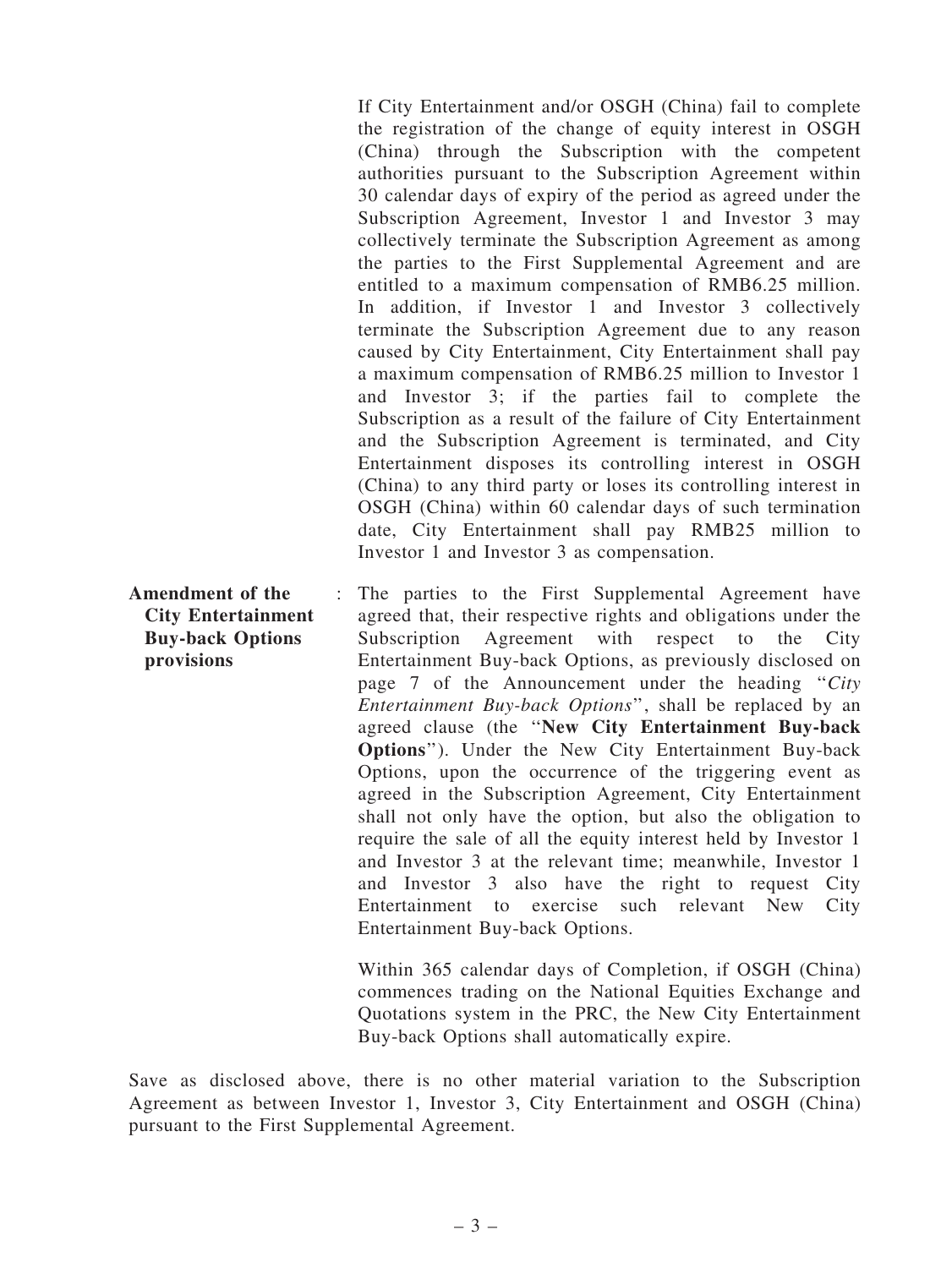#### The Letter of Undertaking

In connection with the entering into of the First Supplemental Agreement, on 1 April 2016, the Company issued a letter of undertaking to Investor 1, Investor 2 and Investor 3 (the ''Letter of Undertaking''), pursuant to which the Company undertook as follows:

- (1) to guarantee all of the obligations and liabilities of City Entertainment under the Subscription Agreement and the First Supplemental Agreement; and
- (2) from the date of the Subscription Agreement, should the Company lose its controlling interest (''Change of Control'') in City Entertainment, the Change of Control shall be deemed as a transfer of City Entertainment's controlling interest in OSGH (China), and the parties shall exercise their rights and obligations under the Subscription Agreement and the First Supplemental Agreement as if City Entertainment has lost its control in OSGH (China). All the obligations and liabilities of City Entertainment under the Subscription Agreement and the First Supplemental Agreement in a Change of Control event is guaranteed by the Company.

#### B. THE SECOND SUPPLEMENTAL AGREEMENT

On 1 April 2016, City Entertainment, OSGH (China), and Investor 2 entered into a supplemental agreement (the "Second Supplemental Agreement"), pursuant to which the parties thereto agreed to amend certain terms of the Subscription Agreement as between City Entertainment, OSGH (China), and Investor 2. The principal terms of the Second Supplemental Agreement are summarised as follows:

**Date** : 1 April 2016 Parties : (1) City Entertainment; (2) OSGH (China); and (3) Investor 2. Termination of the Subscription : The parties to the Second Supplemental Agreement agreed

Agreement as between the parties that, within 180 calendar days following the date of execution of the Subscription Agreement, Investor 2 on the one hand, and City Entertainment and OSGH (China) on the other hand, may by notice, unilaterally terminate all of its rights and obligations under the Subscription Agreement, without any claim or liability towards the other parties.

Save as disclosed above, there is no other material variation to the Subscription Agreement as between City Entertainment and OSGH (China) and Investor 2 pursuant to the Second Supplemental Agreement.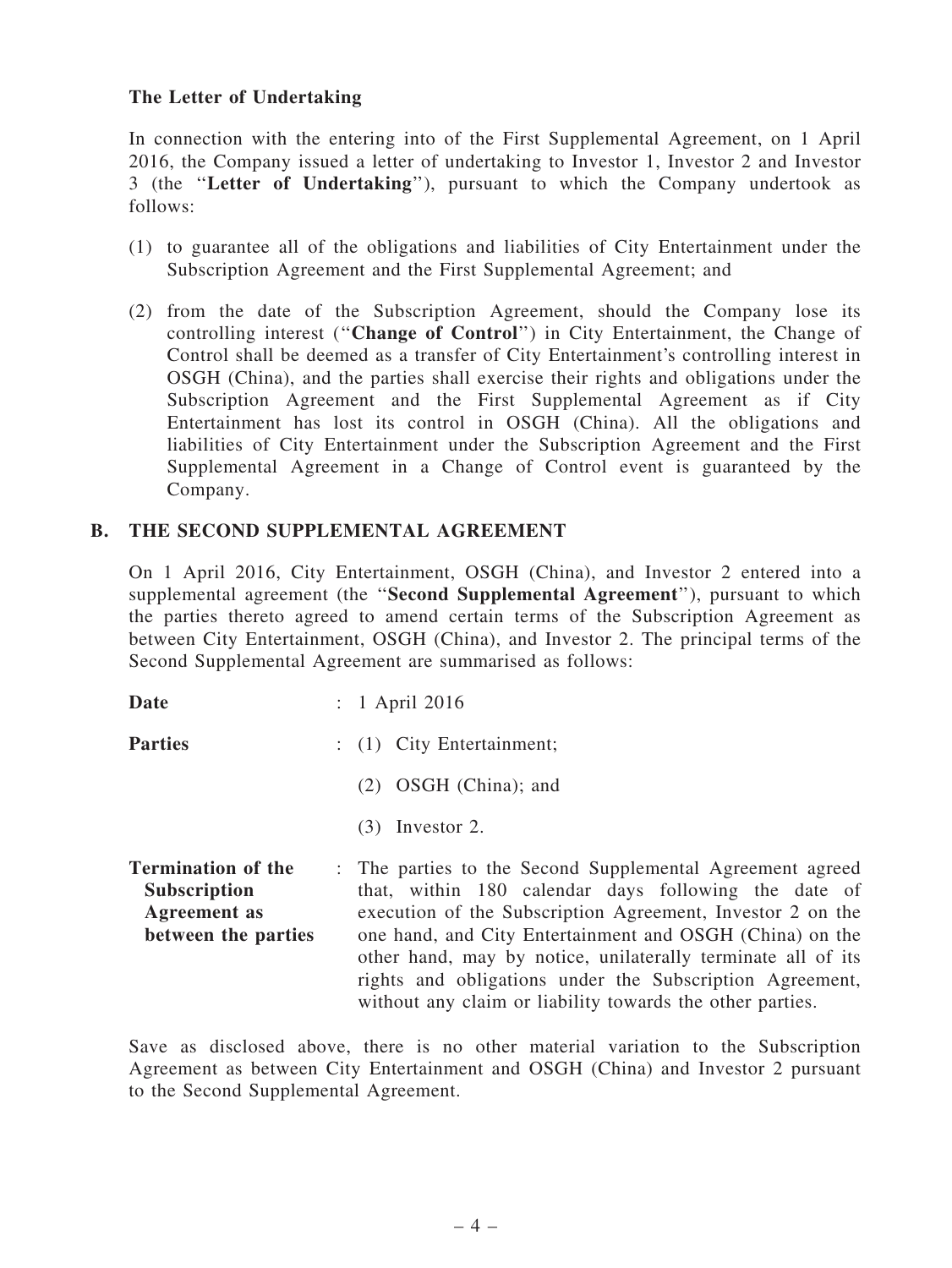### C. REASONS FOR AND BENEFITS OF THE FIRST SUPPLEMENTAL AGREEMENT, THE LETTER OF UNDERTAKING AND THE SECOND SUPPLEMENTAL AGREEMENT

In light of the relatively long period of time between the date of the Subscription Agreement and the date of Completion (being 180 days), the Parties have agreed to enter into the First Supplemental Agreement, the Letter of Undertaking and/or the Second Supplemental Agreement (as applicable), with an aim to clearly define the rights and obligations of each Party and to further protect their respective interests between the date of the Subscription Agreement and the Completion.

On the basis that (i) the Subscription will provide a strong source of ongoing funds for capital expenditure, to support future development of its cinema operation business; (ii) the signing of the First Supplemental Agreement, the Letter of Undertaking and the Second Supplemental Agreement will improve the certainty over the rights and obligations of each Party between the date of the Subscription Agreement and the Completion, the Directors (including the independent non-executive Directors) are of the view that the terms of the First Supplemental Agreement, the Letter of Undertaking and the Second Supplemental Agreement are fair and reasonable, and that the First Supplemental Agreement, the Letter of Undertaking and the Second Supplemental Agreement and the transactions contemplated thereunder are in the interests of the Company and the Shareholders as a whole.

#### D. LISTING RULES IMPLICATIONS

This announcement is made by the Company pursuant to Rule 14.36 of the Listing Rules as the entering into of the First Supplemental Agreement, the Letter of Undertaking and the Second Supplemental Agreement constitutes a variation to the terms of the transactions previously announced under the Announcement. In addition, as the amendments set out in the First Supplemental Agreement and the Second Supplemental Agreement together constitute a material change to the terms of the Subscription Agreement, accordingly, pursuant to Rules 14.36 to 14.46 of the Listing Rules, the First Supplemental Agreement and the Second Supplemental Agreement should be subject to Shareholder's approval.

As no Shareholder is required to abstain from voting if the Company were to convene a general meeting for approving the First Supplemental Agreement and the Second Supplemental Agreement, the Company has obtained a written approval of the First Supplemental Agreement and the Second Supplemental Agreement, pursuant to Rule 14.44 of the Listing Rules.

Accordingly, no extraordinary general meeting of the Company will be convened for the purpose of approving the First Supplemental Agreement and the Second Supplemental Agreement.

A circular containing, among other things, details of the First Supplemental Agreement, the Letter of Undertaking and the Second Supplemental Agreement will be despatched to the Shareholders in accordance with the requirements of the Listing Rules on or before 8 April 2016.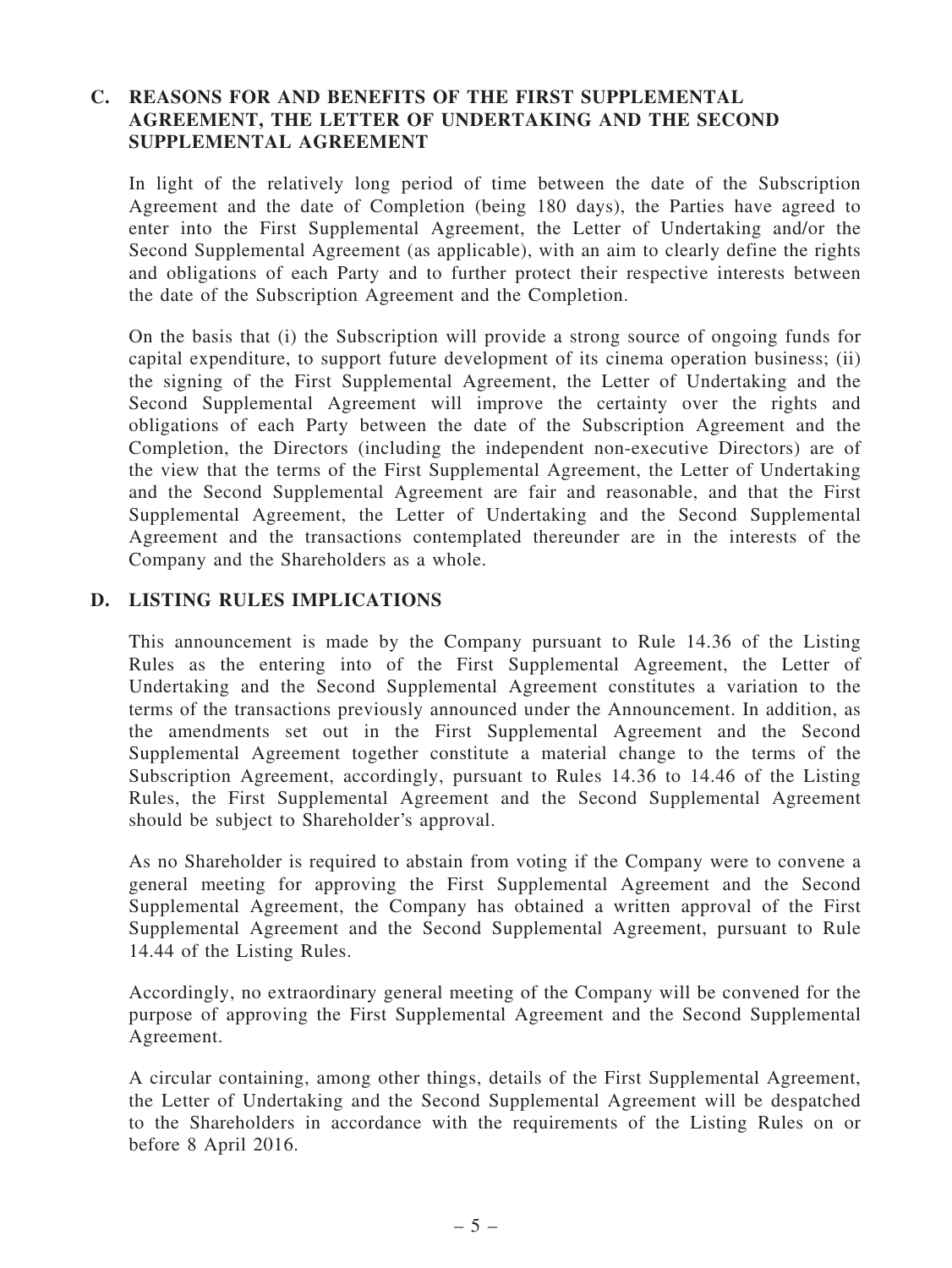#### E. CLARIFICATIONS TO THE ANNOUNCEMENT

The Company wishes to clarify the following disclosures made under the Announcement:

(1) With respect to the second paragraph under the heading ''*Tag-along right and preemption right of the Investors*'' on page 10 of the Announcement, that the paragraph should read as follows (with corrections made in bold):

''City Entertainment has undertaken to the Investors that, without the Investors' written consent, City Entertainment guaranteed that it will not create any charge over or option on its controlling equity interest in OSGH (China) representing more than 50% of the registered capital of OSGH (China), or set up any entrustment arrangements over such equity interest in OSGH (China).''

(2) With respect to the second paragraph under the heading ''*H. Information relating to the Investors*'' on page 19 of the Announcement, that the paragraph should read as follows:

''Investor 2 is a company based in Beijing, the PRC, that is principally engaged, among other things, in developing and providing an on-line ticketing platform known as ''Wepiao'' in the PRC, which has leading market share in the on-line ticketing market in the PRC. Investor 2 was established in the year 2014 by a group of strategic investors, including the China Culture Industrial Investment Fund, as well as investment vehicles established by the Tencent and Wanda brand name conglomerates, all of whom are based in the PRC.''

(3) With respect to the definition of ''Investor 2'' under the heading ''*J. Definitions*'' on page 21 of the Announcement, that the paragraph should read as follows:

''北京微影時代科技有限公司 (Beijing Weiying Technology Co. Ltd\*), a company established in the PRC or any of its associates, including 上海慧影投資中心(有限 合夥)(Shanghai Huiying Investment Centre (Limited Partnership)\*), a limited partnership established in the PRC''

The abovementioned corrections do not affect the other information contained in the Announcement.

> By Order of the Board Orange Sky Golden Harvest Entertainment (Holdings) Limited Leung Wing Chong *Company Secretary*

Hong Kong, 1 April 2016